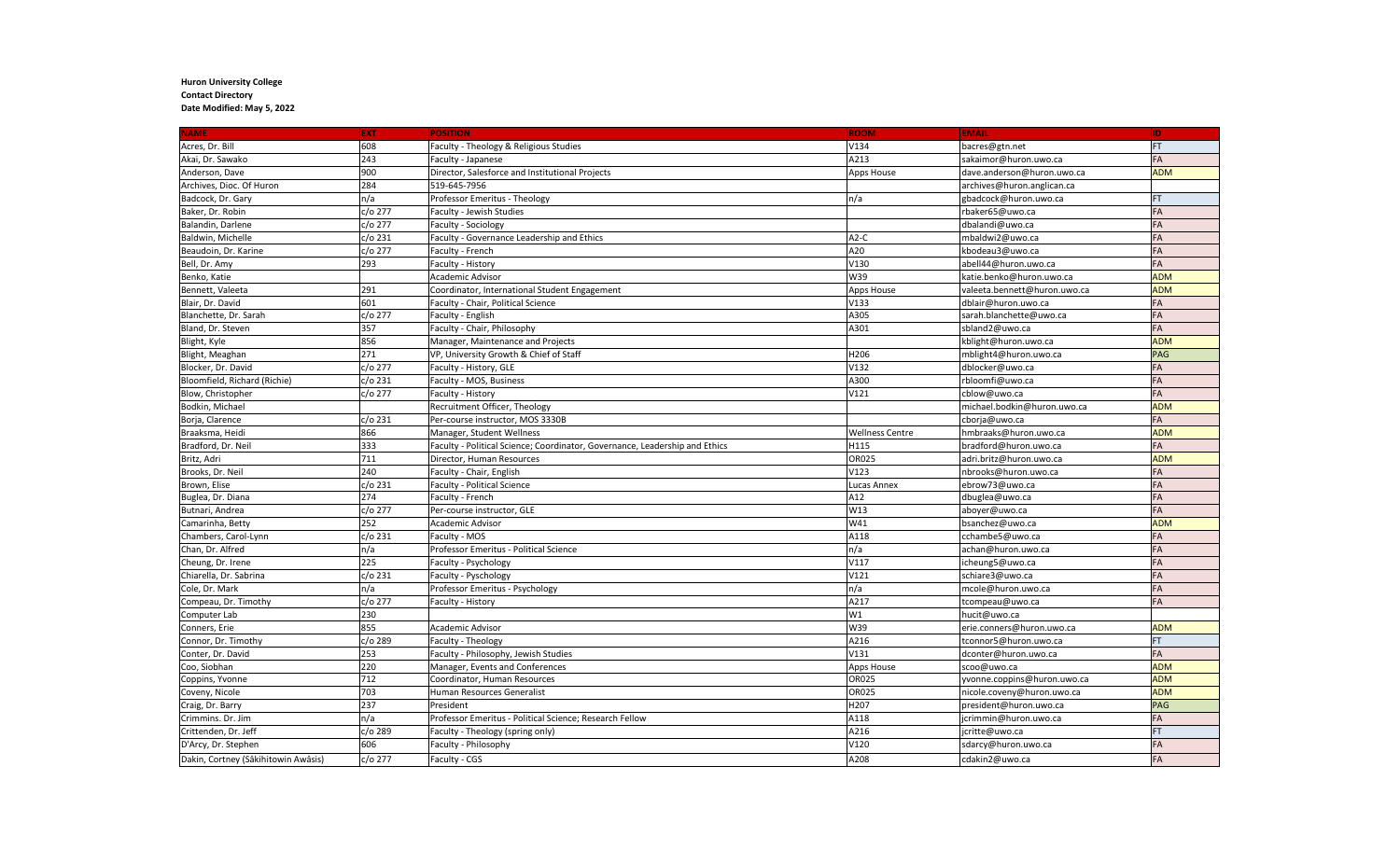| Davidson, Drew                 | 285           | <b>AVP, Marketing &amp; Communications</b>                                                     | Lucas House        | drew.davidson@huron.uwo.ca   | <b>ADM</b> |
|--------------------------------|---------------|------------------------------------------------------------------------------------------------|--------------------|------------------------------|------------|
| Davis, The Rev. Canon Dr. Dawn | 251           | Faculty - Theology and Director of Leadership for Ministry Programs                            | A221               | ddavis48@huron.uwo.ca        |            |
| Davies, Dr. Cory               | n/a           | Professor Emerita                                                                              | n/a                | cedavies@huron.uwo.ca        | <b>FA</b>  |
| Davis, Brent                   | c/o 231       | Faculty - MOS                                                                                  | Lucas Annex        | bdavis56@uwo.ca              | <b>FA</b>  |
| Dawson, Bill                   | c/o 231       | Faculty - MOS                                                                                  | W13                | bdawson@uwo.ca               | <b>FA</b>  |
| Di Ponio, Dr. Amanda           | c/o 277       | Faculty - English                                                                              | A104               | adiponi@uwo.ca               | FA         |
| <b>Dining Hall</b>             | 266           | FAX: 519-642-0435                                                                              |                    | huronmanager@browns.ca       |            |
| Donaldson, Dr. George          | 238           | <b>Faculty - English and Speech</b>                                                            | A302               | gdonalds@uwo.ca              | <b>FA</b>  |
| Dool, Dr. John                 | c/o 289       | Faculty - Theology Grad                                                                        | tba                | jdool@uwo.ca                 | FT         |
| Doyle, Dr. Emerson             | $c/o$ 277     | Faculty - Philosophy                                                                           | <b>Lucas Annex</b> | edoyle9@uwo.ca               | <b>FA</b>  |
| Dumas, Dr. Tara                | 236           | Faculty - Psychology                                                                           | V121               | tdumas2@uwo.ca               | <b>FA</b>  |
| Durnin, Scott                  | 865           | AVP, Facilities Management                                                                     | <b>Dining Hall</b> | sdurnin2@huron.uwo.ca        | <b>ADM</b> |
| Dykstra, Megan                 | 852           | Manager, Career Development                                                                    | W28                | megan.dykstra@huron.uwo.ca   | <b>ADM</b> |
| Entezarkheir, Dr. Mahdiyeh     | 217           | Faculty - Economics                                                                            | V122               | menteza@uwo.ca               | <b>FA</b>  |
| Epp, Dr. Jennifer              | c/o 277       | Faculty - Philosophy                                                                           | A304               | jepp5@uwo.ca                 | <b>FA</b>  |
| Erdle, Dr. Steve               | n/a           | Faculty - Psychology - On Leave                                                                | n/a                | serdle@huron.uwo.ca          | <b>FA</b>  |
| Ezz, Moustafa                  | 205           | Director, International Recruitment and Strategy                                               | <b>Apps House</b>  | mezz@uwo.ca                  | <b>ADM</b> |
| Fahmy, Mihad                   | c/o 289       | Faculty - Theology (1st term only)                                                             | A225               | mfahmy9@huron.uwo.ca         | FT         |
| Fang, Dr. Jun                  | 239           | Faculty - History                                                                              | V126               | jfang9@huron.uwo.ca          | <b>FA</b>  |
| Feher, Anita                   | c/o 231       | Faculty - Psychology                                                                           | V209               | afeher2@uwo.ca               | FA         |
| Flanagan, Teresa               | c/o 277       | Professor Emerita - Writing                                                                    | n/a                | teresa.flanagan@uwo.ca       | <b>FA</b>  |
| Flynn-Clark, Jennifer          | 715           | AVP, Students                                                                                  | W47                | jflynncl@uwo.ca              | <b>ADM</b> |
| Franke, Dr. Mark               | 242           | Faculty - Director, CGS                                                                        | A209               | mfranke@huron.uwo.ca         | <b>FA</b>  |
| Fukui, Mitsume                 | c/o 277       | Faculty - Japanese                                                                             | A <sub>9</sub>     | mfukui@uwo.ca                | FA         |
| Ganney, Tylor                  | 718           | Web Developer                                                                                  | W1                 | tylor.ganney@huron.uwo.ca    | <b>ADM</b> |
| Gaudet, Crystal                | $c/o$ 277     | Faculty - CGS, Political Science                                                               | A208               | cgaudet5@uwo.ca              | <b>FA</b>  |
| Gault, Dr. Dylan               | c/o 231       | Faculty - MOS                                                                                  | Lucas Annex        | dgault@uwo.ca                | <b>FA</b>  |
| Golshan, Nazli                 | 397           | Residence Manager, Student Development                                                         | W34                | ngolshan@huron.uwo.ca        | <b>ADM</b> |
| Gordon, Dr. Clare              | 228           | Faculty - Chinese                                                                              | A11                | cgordon@huron.uwo.ca         | FA         |
| Gorman, Dr. Glen               | c/o 231       | Faculty - Psychology                                                                           |                    | ggorman3@uwo.ca              | <b>FA</b>  |
| Graham, Dr. Kathryn            | $c/o$ 231     | <b>Faculty - Political Science</b>                                                             | V122               | kgraha@uwo.ca                | <b>FA</b>  |
| Greenway, Dr. Jeremy           | $c/o$ 277     | Faculty - Writing                                                                              | A104               | jgreenwa@uwo.ca              | <b>FA</b>  |
| Greyson, Dr. Maggie            | $c$ / $o$ 231 | Faculty - MOS                                                                                  | Lucas Annex        | agreyson@huron.uwo.ca        | <b>FA</b>  |
| Groom, Mr. Peter               | c/o 289       | Theology - Voice coach                                                                         |                    | pgroom4@uwo.ca               | FT         |
| Gruning, Dr. Herb              | c/o 289       | Faculty - Theology (2nd term only)                                                             | 319c               | hgruning@uwo.ca              | <b>FT</b>  |
| Guo, Qiming                    | 890           | Coordinator, Information Technology                                                            | W1                 | qiming.guo@huron.uwo.ca      | <b>ADM</b> |
| Haile, Meklit                  | 233           | Coordinator, Partnerships and Pathways                                                         | Apps House         | mhaile2@uwo.ca               | <b>ADM</b> |
| Hamilton, Dr. Gord             | n/a           | <b>Professor Emeritus</b>                                                                      | n/a                | gjhamilton01@hotmail.com     | <b>FA</b>  |
| Hardy Lun, Angela              | 722           | Executive Assistant to VP, Finance & Administration and VP, University Growth & Chief of Staff | H                  | angela.hardylun@huron.uwo.ca | <b>ADM</b> |
| Harvey, Geraint                | $c$ /o 231    | Per-course instructor, MOS                                                                     |                    | gharvey2@uwo.ca              | <b>FA</b>  |
| Harvey, Tasha                  | 890           | Coordinator, Employer Relations                                                                | W30                | tasha.harvey@huron.uwo.ca    | <b>ADM</b> |
| Hasanzadeh, Dr. Samira         | 246           | Faculty, Economics                                                                             | V124               | shasanz@uwo.ca               | <b>FA</b>  |
| Hawn, Barry                    | $c$ /o 231    | Per-course instructor, MOS                                                                     |                    | bhawn@uwo.ca                 | FA         |
| He, Dr. Li fang (Lucy)         | 331           | Faculty - Chinese                                                                              | A10                | lhe26@huron.uwo.ca           | FA         |
| Helmer, Jesse                  | c/o 231       | Faculty - Governance Leadership and Ethics                                                     | V122               | jhelmer@uwo.ca               | FA         |
| Herzog, Dr. Ian                | c/o 231       | <b>Faculty - Economics</b>                                                                     | A303               | iherzog2@uwo.ca              | <b>FA</b>  |
| Hessler, Dr. Soren             | 897           | Coordinator, Assessment                                                                        |                    | soren.hessler@huron.uwo.ca   | <b>ADM</b> |
| Hogg, Lauren                   | 276           | Academic Advisor                                                                               | W43                | Ikolodzi@uwo.ca              | <b>ADM</b> |
| Hollingshead, Kelly            | $c$ /o 277    | <b>Faculty - Environmental Studies</b>                                                         | <b>UCC 210</b>     | khollin2@uwo.ca              | <b>FA</b>  |
| Hoogterp, Sean                 | 226-927-4381  | Coordinator, Indigenous Initiatives                                                            |                    | shoogter@uwo.ca              | <b>ADM</b> |
| Hope, Dr. John                 | $c$ /o 277    | Faculty - Jewish Studies                                                                       | A15                | jhope24@huron.uwo.ca         | <b>FA</b>  |
| Hoshooley, Dr. Jennifer        | c/o 231       | Faculty - Psychology                                                                           | V209               | jmckay6@uwo.ca               | FA         |
| Housekeeping - Bonnie          | 519-808-1671  |                                                                                                |                    | bmaxwel5@uwo.ca              |            |
|                                |               |                                                                                                |                    |                              |            |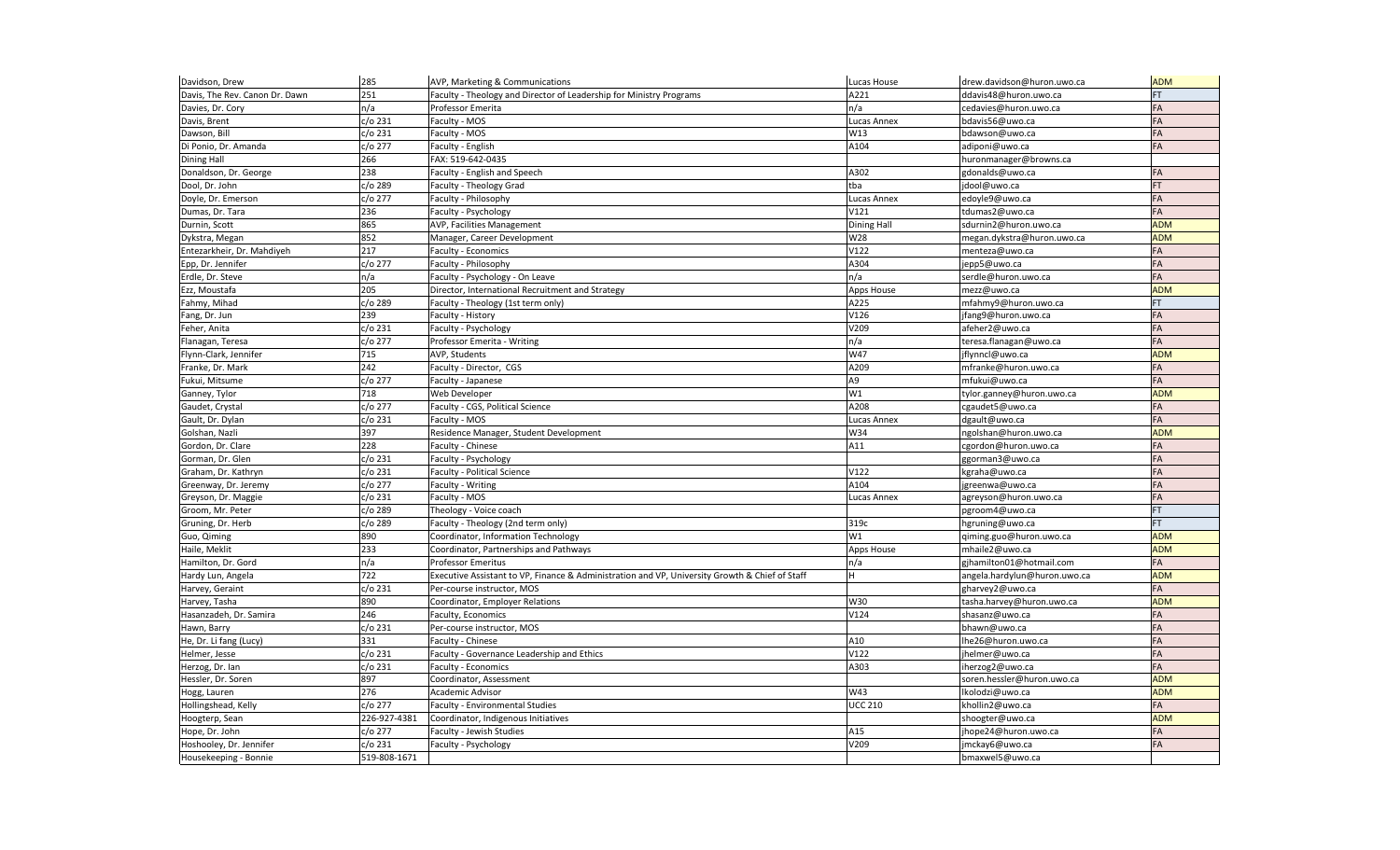| Hubel, Dr. Teresa                                 | n/a              | Professor Emeritus - English                                 | n/a                 | tdhubel@huron.uwo.ca                    | FA         |
|---------------------------------------------------|------------------|--------------------------------------------------------------|---------------------|-----------------------------------------|------------|
| Huggins, William                                  | $c$ /o 231       | Faculty - MOS                                                | V121                | whuggin2@uwo.ca                         | <b>FA</b>  |
| Hunter, Britney                                   | 196              | Coordinator, Career Development                              | W27                 | bpodolin@uwo.ca                         | <b>ADM</b> |
| Hyland, Dr. Peter                                 | n/a              | Professor Emeritus - English                                 | n/a                 |                                         | FA         |
| Ionescu, Dr. Mariana                              | n/a              | Professor Emerita - French                                   | n/a                 | mionesc2@huron.uwo.ca                   | FA         |
| Irwin, Dr. Bill                                   | 614              | Faculty - Chair, MOS                                         | $A2-A$              | birwin6@uwo.ca                          |            |
| Ishai, Nicki                                      | c/o 277          | Faculty - Hebrew                                             | A18                 | nishai@uwo.ca                           | FA         |
| Ita, Sheila                                       | 216              | Manager, Finance                                             | A107                | skaberer@uwo.ca                         | <b>ADM</b> |
| Joldersma, Emily                                  |                  | Manager, Annual Giving and Donor Relations                   | Lucas House         | emily.joldersma@huron.uwo.ca            | <b>ADM</b> |
| Jonasson, Dr. Rob                                 | 248              | <b>Faculty - Political Science</b>                           | V125                | rjonasso@uwo.ca                         | <b>FA</b>  |
| Kang, Minku                                       | $c/o$ 237        | Faculty - Economics                                          | V122                | mkang9@uwo.ca                           | <b>FA</b>  |
| Kawai, Dr. Michiya                                | 330              | Faculty - Chair, French and Asian Studies                    | A214                | mkawai@huron.uwo.ca                     | FA         |
| Keller, Cristin                                   | c/o 231          | Faculty - MOS                                                | W13                 | ckeller2@uwo.ca                         | <b>FA</b>  |
| Kelly, Peggy                                      | 234              | Coordinator, Payroll & HRIS                                  | <b>OR025</b>        | pkelly25@uwo.ca                         | <b>ADM</b> |
| Kharrat, Dr. Yahya                                | c/o 289          | Faculty - Theology, Arabic                                   | A319c               | ykharrat@uwo.ca                         |            |
| Kidd, Dr. Marilyn                                 | n/a              | Professor Emerita - French                                   | n/a                 | mkidd@uwo.ca                            | <b>FA</b>  |
| Kim, James                                        | 804              | Manager, Digital Advertising and Strategy                    |                     | ames.kim@huron.uwo.ca                   | <b>ADM</b> |
| King, Dr. Andrea                                  | 229              | Faculty - Coordinator, French                                | A210                | aking94@uwo.ca                          | <b>FA</b>  |
| Kinghorn, Elizabeth                               | 263              | Per-course instructor, Psychology                            |                     | ekinghor@uwo.ca                         | <b>FA</b>  |
| Kirkby, Daniel                                    | 880              | Manager, Institutional Data and Projects                     | W1                  | daniel.kirkby@huron.uwo.ca              | <b>ADM</b> |
| Klakurka, Jan                                     | 263              | Faculty - MOS                                                | $A2-C$              | klakurk@huron.uwo.ca                    | <b>FA</b>  |
| Koehn, Dr. Glen                                   | 254              | Faculty - Philosophy                                         | A202                | gkoehn@huron.uwo.ca                     | <b>FA</b>  |
| Komorowski, Jennifer                              | $c/o$ 277        | Faculty - English                                            |                     | komoro2@uwo.ca                          | FA         |
| Kottelenberg, Dr. Michael                         | 603              | <b>Faculty - Economics</b>                                   | V132                | mkottele@uwo.ca                         | FA         |
| Kramer, Cathy                                     | 200              | <b>Information Desk Assistant</b>                            | <b>Welcome Desk</b> | ckramer6@uwo.ca                         | <b>ADM</b> |
| Krats, Dr. Peter                                  | c/o 277          | Faculty - History                                            | V132                | pkrats@uwo.ca                           | <b>FA</b>  |
| Kristoff, Nicole                                  | 888              | Coordinator, International Student Engagement                | <b>Apps House</b>   | nicole.kristoff@huron.uwo.ca            | <b>ADM</b> |
| Lalonde, Diane                                    | $c/o$ 231        | <b>Faculty - Political Science</b>                           | A208                | dlalond3@uwo.ca                         | FA         |
| Lamoureux, Dr. Lucien                             | $c/o$ 277        | Faculty - Philosophy                                         | BRE UH216           | lamour2@uwo.ca                          | <b>FA</b>  |
| Lampkin, Jacob                                    | 717              | Manger, Information Technology                               | W1                  | lampki5@uwo.ca                          | <b>ADM</b> |
| Lang, Laura                                       | 878              | <b>Graphic Designer</b>                                      | Lucas House (16)    | aura.lang@huron.uwo.ca                  | <b>ADM</b> |
| Lansbergen, Kristina                              | 278              | Mailroom/Parking                                             | <b>Dining Hall</b>  | klansbe@uwo.ca                          | <b>ADM</b> |
| Larson-Miller, The Rev. Canon Dr. Lizette         |                  | Professor Emerita                                            |                     | larson3@uwo.ca                          | <b>FT</b>  |
| Lawless, Dr. Kate                                 | 705              | Faculty - CGS                                                | A211                | klawles@uwo.ca                          | <b>FA</b>  |
| Lebelo-Almaw, Ruth                                | 752              | Coordinator, Student Orientation and Events                  |                     | rlebeloa@uwo.ca                         | <b>ADM</b> |
| Lemos, Dr. Tracy                                  | 258              | Faculty - Theology                                           | A225                | tlemos@uwo.ca                           |            |
| Liu, Dr. Guoyuan (Kevin)                          | $c/o$ 277        | Faculty - Chinese                                            | A104                | gliu23@uwo.ca                           | FA         |
| Llavaneras Blanco, Dr. Masaya                     | c/o 277          | Faculty - CGS                                                | A206                | mllavane@uwo.ca                         | FA         |
| Lu, Dr. Yan                                       | 332              | Faculty - Coordinator, Chinese Program                       | A7                  | ylu669@uwo.ca                           | <b>FA</b>  |
| Lucas, Deborah                                    | 245              | VP, Finance and Administration                               | H205                | dlucas4@uwo.ca                          | PAG        |
| Luff, Ruthie                                      | c/o 277          | <b>Faculty - Global Great Books</b>                          | V121                | luff3@uwo.ca                            | <b>FA</b>  |
| Lupton, William                                   | 335              | Director of Chapel Music and Faculty - Theology              | A <sub>6</sub>      | blupton@huron.uwo.ca                    | <b>ADM</b> |
| MacDonald, Dr. Sara                               | 222              | Faculty - Political Science; Coordinator, Global Great Books | H115                | sara.macdonald@huron.uwo.ca             | <b>FA</b>  |
| Maintenance                                       | 290              |                                                              |                     |                                         |            |
| Malcomson, Paul                                   | 322              | Director, Information Technology;Faculty-MOS                 | W1                  | pmalcom@uwo.ca                          | <b>ADM</b> |
| Malone, Jeff                                      | 282              | <b>Financial Controller</b>                                  | A107                | malone8@huron.uwo.ca                    | <b>ADM</b> |
| Marks, Dr. Darren                                 | 279              | Faculty - Theology                                           | A319b               | dmarks@huron.uwo.ca                     | FT         |
| Marsh, Dr. Jonathan (Jon)                         | c/o 277          | Faculty - Philosophy                                         | <b>OR 30</b>        | marsh26@uwo.ca                          | FA         |
|                                                   |                  | Faculty - Theology, London-Windsor Chair of Islamic Studies  | A227                |                                         | <b>FT</b>  |
| Mattson, Dr. Ingrid<br>Maxwell-Smith, Dr. Matthew | 269<br>$c/o$ 231 | Faculty - MOS                                                | A120                | mattson@huron.uwo.ca<br>mmaxwel3@uwo.ca | <b>FA</b>  |
|                                                   |                  |                                                              | A116                | ksmazur@uwo.ca                          | <b>ADM</b> |
| Mazur-Spitzig, Kathy                              | 231              | Program Assistant, FASS                                      |                     |                                         |            |
| McBurney, Dr. Matthew                             | $c/o$ 277        | Faculty - CGS                                                | <b>OR 30</b>        | mmcburn2@uwo.ca                         | <b>FA</b>  |
| McCarthy, Dr. Dermot                              | n/a              | Professor Emeritus - English                                 | n/a                 |                                         | <b>FA</b>  |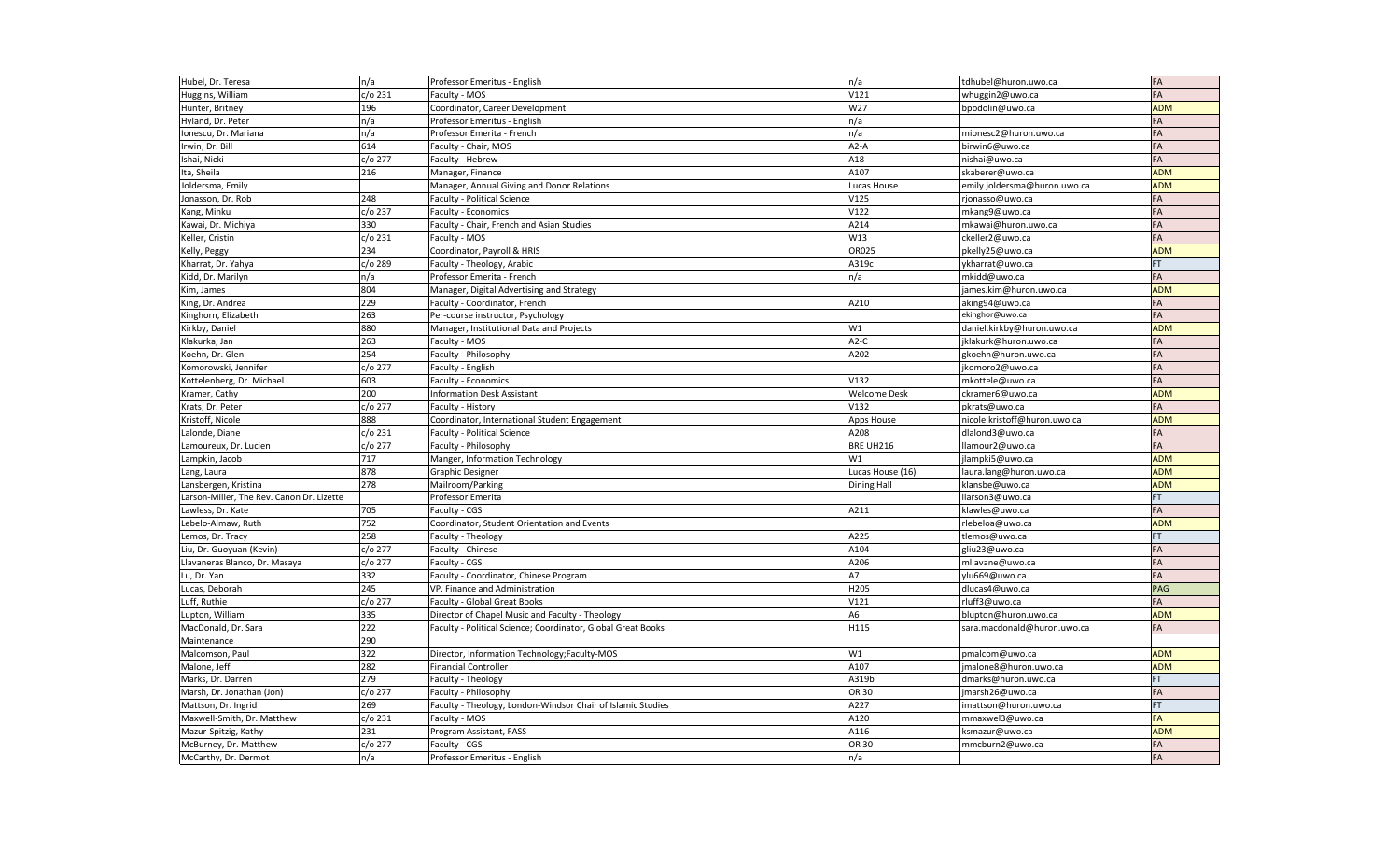| McCarthy, Sarah             | 214           | AVP, Advancement                                     | Lucas House            | sarah.mccarthy@huron.uwo.ca     | <b>ADM</b> |
|-----------------------------|---------------|------------------------------------------------------|------------------------|---------------------------------|------------|
| McClatchie, Rev. Stephen    | 208           | Faculty - Religious Studies, Church History          | A320a                  | smcclatchie@huron.uwo.ca        |            |
| McCorkindale, Deirdre       | $c/o$ 277     | Faculty - History                                    | <b>OR 30</b>           | dmccorki@uwo.ca                 | <b>FA</b>  |
| McKeon, Des                 | 297           | <b>Faculty - Economics and MOS</b>                   | A <sub>8</sub>         | dmckeon@uwo.ca                  | FA         |
| McLeod, Alicia              |               | Coordinator, Recruitment Events                      | Apps House             | alicia.mcleod@huron.uwo.ca      | <b>ADM</b> |
| Melis, Dr. Rachel           | 235           | Teaching and Learning Librarian                      | Library                | rmelis@uwo.ca                   | <b>ADM</b> |
| Mewett, Emily               | 244           | <b>Enrollment and Student Services Assistant</b>     | W44                    | eamewett@uwo.ca                 | <b>ADM</b> |
| Meyer, Dr. Nick             | c/o 289       | Faculty - Theology                                   | A216                   | nmeyer5@uwo.ca                  | <b>FT</b>  |
| Millar, Laura               | 698           | Manager, Alumni Data and Prospect Research           | A107                   | Imillar6@uwo.ca                 | <b>ADM</b> |
| Miller, Alexander John      | $c$ /o 231    | <b>Faculty - Business</b>                            | A118                   | amill64@uwo.ca                  | FA         |
| Mills, Melanie              | 209           | Director, Library and Learning Services              | Library                | melanie.mills@uwo.ca            | <b>ADM</b> |
| Mitchell, Chelsea           | 872           | Administrative Assistant, Human Resources            | <b>OR025</b>           | chelsea.mitchell@huron.uwo.ca   | <b>ADM</b> |
| Mollahajiaghaei, Dr. Mohsen | c/o 277       | Faculty - Math                                       | W13                    | mmollaha@uwo.ca                 | FA         |
| Morocco, Jennifer           | 702           | Registrar                                            | W38                    | jmorocc@uwo.ca                  | <b>ADM</b> |
| Morrison, Rev. Dr. Bradley  | 609 or c/o289 | Faculty - Theology                                   | A13                    | bmorri49@uwo.ca                 | <b>FT</b>  |
| Munn, Kasey                 | 716           | <b>Wellness Coordinator</b>                          | <b>Wellness Centre</b> | kasey.munn@huron.uwo.ca         | <b>ADM</b> |
| Murphy, Dr. Brendan         | n/a           | <b>Professor Emeritus- Economics</b>                 | n/a                    | murphy2@huron.uwo.ca            | FA         |
| Mustapha, Dr. Jennifer      | c/o 231       | <b>Faculty - Political Science</b>                   | A306                   | jmustap@uwo.ca                  | FA         |
| Nesbitt-Larking, Dr. Paul   | n/a           | Professor Emeritus - Political Science               | n/a                    | pnesbitt@huron.uwo.ca           | <b>FA</b>  |
| Nikumb, Shobha              |               | <b>Accounting Assistant</b>                          | A107                   | shobha.nikumb@huron.uwo.ca      | <b>ADM</b> |
| Noad, Sarah                 | 412           | AVP, Partnerships                                    | W26                    | sarah.noad@huron.uwo.ca         | <b>ADM</b> |
| Otto, Karen                 | 368           | Development Assistant, University Advancement        | Lucas House            | kotto2@huron.uwo.ca             | <b>ADM</b> |
| Palaisti, Dr. Marina        | $c/o$ 277     | Faculty - Math                                       | A15                    | mpalaist@uwo.ca                 | <b>FA</b>  |
| Parker, Jane                | 215           | Financial Aid Officer                                | W40                    | mjparker@huron.uwo.ca           | <b>ADM</b> |
| Parkinson, Jesse            |               | Director, Marketing and Communications Projects      | Lucas House            | jesse.parkinson@huron.uwo.ca    | <b>ADM</b> |
| Patricio, Luis              | $c$ / $o$ 231 | Per-course instructor, GLE                           |                        | lbritopa@uwo.ca                 | FA         |
| Peace, Dr. Thomas           | 227           | Faculty - Chair, History                             | V127                   | tpeace@uwo.ca                   | <b>FA</b>  |
| Pedersen, Annemarie         |               | Coordinator, Career Development                      |                        | annemarie.pedersen@huron.uwo.ca | <b>ADM</b> |
| Pilon, Justin               | 760           | Director, Advancement                                | Lucas House            | justin.pilon@huron.uwo.ca       | <b>ADM</b> |
| Potter, Dr. Brett           | 287           | Faculty - Theology                                   | A219                   | bpotte5@uwo.ca                  |            |
| Predy, Logan                | 718           | Web Developer                                        | W1                     | lpredy@huron.uwo.ca             | <b>ADM</b> |
| Punnilethu Biju, Abin       |               | Coordinator, Information Technology                  | W1                     | abin.punnile@huron.uwo.ca       | <b>ADM</b> |
| Quigley, Dr. Jennifer       | 288           | Faculty - Theology                                   | A218                   | jquigle9@huron.uwo.ca           | <b>TH</b>  |
| Quinlan, Dr. Derek          | $c/o$ 231     | Faculty - Psychology                                 | V209                   | dquinla4@uwo.ca                 | <b>FA</b>  |
| Rabie, Ryan                 | 195           | Digital Initiatives and User Services Librarian      | Library                | rrabie@uwo.ca                   | <b>ADM</b> |
| Rahimian, Meghdad           | $c/o$ 231     | Faculty - Economics                                  | Lucas Annex            | mrahim4@uwo.ca                  |            |
| Ramani, Dr. Srikanth        | 883           | Faculty - MOS                                        | $A2-B$                 | sramani3@uwo.ca                 | <b>FA</b>  |
| Rapp, Melissa               | 283           | Coordinator, Content and Collections                 | Library                | mrapp2@uwo.ca                   | <b>ADM</b> |
| Read, Dr. Geoff             | 267           | Provost and Dean, Faculty of Arts and Social Science | H210                   | gread4@huron.uwo.ca             | PAG        |
| Read, Sarah                 | 854           | Director, Community Safety                           | <b>Dining Hall</b>     | safety@huron.uwo.ca             | <b>ADM</b> |
| Reehill, Aleesha            | 337           | Manager, Student Engagement                          |                        | aleesha.rehill@huron.uwo.ca     | <b>ADM</b> |
| Reid-Maroney, Dr. Nina      | 358           | Faculty - History                                    | A305                   | nreidmar@huron.uwo.ca           | <b>FA</b>  |
| Rice, Sandra                | 289           | <b>Assistant to Dean of Theology</b>                 | H211                   | srice@huron.uwo.ca              | <b>ADM</b> |
| Riopelle, Broden            | 756           | Multimedia Content Creator                           |                        | broden.riopelle@huron.uwo.ca    | <b>ADM</b> |
| Robb, Dr. Ryan              | c/o 277       | Faculty - Philosophy                                 | Lucas Annex            | rrobb@uwo.ca                    | FA         |
| Robinet, Alicia             | c/o 277       | Faculty - English                                    |                        | arobine2@uwo.ca                 | FA         |
| <b>Rubinoff Boardroom</b>   | 262           |                                                      |                        |                                 |            |
| Ruiz Pardo, Ana             |               | Per-course instructor, Psychology                    |                        | aruizpar@uwo.ca                 | <b>FA</b>  |
| Russell, Dr. Wendy          | 226           | Faculty - CGS                                        | V128                   | wrussell@huron.uwo.ca           | <b>FA</b>  |
| Sage Room                   | 250           |                                                      | A114                   |                                 |            |
| Santin, Courtney            | 792           | Coordinator, Employer Relations                      |                        | csantin2@uwo.ca                 | <b>ADM</b> |
| Sarkany, Dr. Laszlo         | $c/o$ 231     | <b>Faculty - Political Science</b>                   | Lucas Annex            | lsarkan@uwo.ca                  | FA         |
| Savino, Dr. Lucas           | 256           | Faculty - CGS                                        | A208                   | Isavino2@uwo.ca                 | FA         |
|                             |               |                                                      |                        |                                 |            |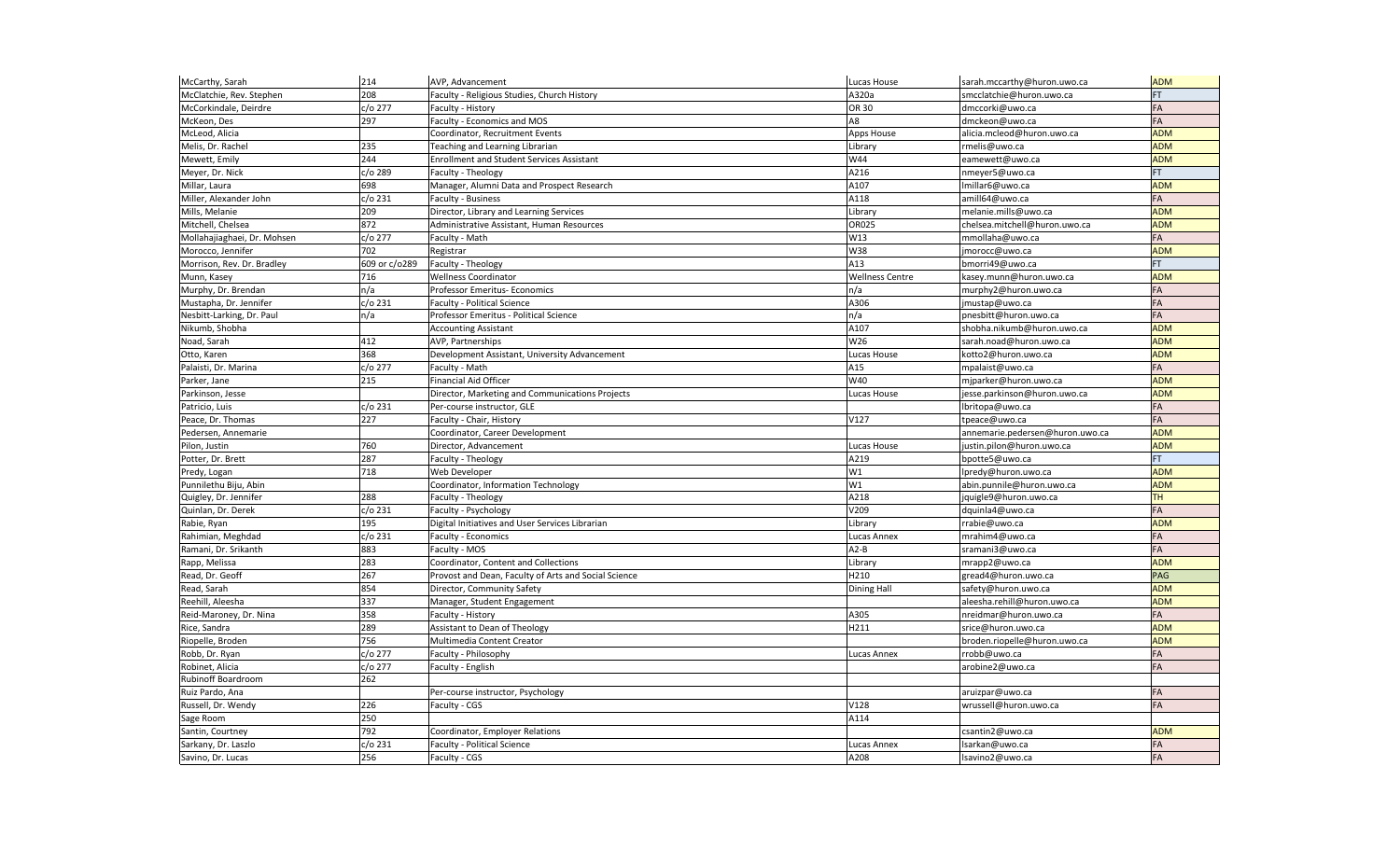| Schade, Kathryn                  | 609       | Coordinator, Research and Learning                                                   | A319a              | kschade4@uwo.ca                 | <b>ADM</b> |
|----------------------------------|-----------|--------------------------------------------------------------------------------------|--------------------|---------------------------------|------------|
| Schiedel, Pamela                 | 861       | Coordinator, Student Accounts                                                        | A107               | pschiede@huron.uwo.ca           | <b>ADM</b> |
| Schofield, Dr. Scott             | 221       | Faculty - English                                                                    | V129               | sschofi4@uwo.ca                 | <b>FA</b>  |
| Scorgie, Dr. Lindsay             | 255       | <b>Faculty - Political Science</b>                                                   | A212               | Iscorgi@uwo.ca                  | <b>FA</b>  |
| Sedgwick, Laura                  | 270       | <b>Academic Advisor</b>                                                              | W42                | Isedgwi@uwo.ca                  | <b>ADM</b> |
| Seth, Anjali Anand               |           | International Recruitment Specialist - India                                         |                    | aseth29@huron.uwo.ca            | <b>ADM</b> |
| Shantz, Ashley                   | 860       | <b>Institutional Support Assisant</b>                                                | <b>Dining Hall</b> | ashant@uwo.ca                   | <b>ADM</b> |
| Sharma, Sharang                  |           | Director of Choral Music                                                             |                    | sshar242@uwo.ca                 | <b>ADM</b> |
| Shaughnessy, Kathy               | 365       | Coordinator, Records and Data                                                        | W33                | kshaughn@huron.uwo.ca           | <b>ADM</b> |
| Shaw, Jennifer                   | c/o 277   | Faculty - History                                                                    | V121               | jmshaw@uwo.ca                   |            |
| Shirakawa, Rie                   | 135       | Faculty - Japanese                                                                   | A <sub>9</sub>     | rshiraka@uwo.ca                 | <b>FA</b>  |
| Shrimali, Dr. Ritika             | c/o 277   | Faculty - CGS                                                                        | <b>OR30</b>        | rshrimal@uwo.ca                 | <b>FA</b>  |
| Shuja, Muhammad                  | $c/o$ 231 | Faculty - MOS                                                                        | A <sub>2</sub> C   | mshuja@uwo.ca                   | <b>FA</b>  |
| Smith, Dr. Daniel                | 610       | Dean, Faculty of Theology                                                            | H212               | dsmith89@huron.uwo.ca           | PAG        |
| Smuck, Jennifer                  | 871       | <b>Institutional Support Assistant</b>                                               | Dining Hall (D05)  | jennifer.smuck@huron.uwo.ca     | <b>ADM</b> |
| Sonik, Julian                    | c/o 277   | <b>Faculty - Writing</b>                                                             | A20                | jsonik2@uwo.ca                  | FA         |
| Stirling, Dr. Glen               | c/o 231   | <b>Faculty - Economics</b>                                                           | LucasAnnex         | stirling@uwo.ca                 | <b>FA</b>  |
| Strong, Linea                    | 212       | Territory Manager, Recruitment and Admissions                                        | <b>Apps House</b>  | linea.strong@huron.uwo.ca       | <b>ADM</b> |
| <b>Student Council President</b> | 342       |                                                                                      |                    | president@myhuron.ca            |            |
| Sungur, Dr. Ozden                | 257       | Faculty - Chair, Economics                                                           | A215               | osungur@huron.uwo.ca            | FA         |
| Sweeney, Vicki                   | 367       | Associate Dean; Faculty - MOS, Business                                              | A110               | vsweeney@huron.uwo.ca           | <b>FA</b>  |
| Syed Zainuddin, Syarifah         | c/o 277   | Faculty - Japanese                                                                   | A20                | ssyedzai@uwo.ca                 | FA         |
| Szabo, Fabrice                   | c/o 277   | Faculty - French                                                                     | <b>OR 30</b>       | sfabrice@uwo.ca                 | <b>FA</b>  |
| Taleb, L. Ramzi                  | c/o 289   | Faculty - Theology (2nd term only)                                                   | tba                | Italeb@uwo.ca                   |            |
| Tanner, Sasha                    | 397       | Residence Manager, Operations                                                        | W15                | stanner9@huron.uwo.ca           | <b>ADM</b> |
| Teimourzadeh, Dr. Aria           | 389       | Faculty - MOS                                                                        | $A2-D$             | ateimour@huron.uwo.ca           | FA         |
| Tisdale, Ruth                    |           | Faculty - MOS                                                                        |                    | rtisdale@uwo.ca                 | <b>FA</b>  |
| Tombs, Hillary                   | 891       | Coordinator, Accounting                                                              | A107               | hillary.tombs@huron.uwo.ca      | <b>ADM</b> |
| Tosic, Vanessa                   | 802       | Territory Manager, Recruitment and Admissions                                        | Apps House         | vtosic3@uwo.ca                  | <b>ADM</b> |
| Townshend, Rt. Rev. Dr. Todd     | c/o 289   | Faculty - Theology (1st term only)                                                   | A216               | ttownshe@uwo.ca                 |            |
| Tsang, Dr. Christine             | 260       | Faculty - Chair, Psychology                                                          | V119               | ctsang33@huron.uwo.ca           | FA         |
| Turvey, Anne                     | 237       | Executive Assistant to the PresidentSecretary to the Executive Board and Corporation | H207               | aturvey3@uwo.ca                 | <b>ADM</b> |
| Van Hedger, Dr. Stephen          | c/o 231   | Faculty - Psychology                                                                 | V118               | svanhedg@uwo.ca                 | FA         |
| Vande Vooren, Meagan             | 207       | Director, Recruitment and Admissions                                                 | Apps House         | mvandev7@uwo.ca                 | <b>ADM</b> |
| Vanderheide, Dr. John            | 607       | Faculty - English                                                                    | A203               | jvande29@uwo.ca                 | <b>FA</b>  |
| Vander Meulen, Taryn             | 831       | Coordinator, Career Development                                                      |                    | taryn.vandermeulen@huron.uwo.ca | <b>ADM</b> |
| Vivinetto, Christina             | 721       | Coordinator, User Services                                                           | Library            | christina.vivinetto@uwo.ca      | <b>ADM</b> |
| Vogel, Dr. Brennan               | c/o 277   | <b>Faculty - Environmental Studies</b>                                               |                    | bvogel@uwo.ca                   | FA         |
| Watts, Anne                      |           | Library Services and Resources Assistant                                             | Library            | anne.watts@huron.uwo.ca         | <b>ADM</b> |
| Weir, Dr. Alistair               | n/a       | <b>Professor Emeritus</b>                                                            | n/a                | gweir@huron.uwo.ca              | FA         |
| Wells-Foster, Sherry             | 281       | Coordinator, Office of the Provost and Dean of Arts and Social Science               | H209               | swellsfo@uwo.ca                 | <b>ADM</b> |
| White, Christopher               | c/o 277   | Faculty - Japanese                                                                   | A20                | cwhite53@uwo.ca                 | <b>FA</b>  |
| Williamson, Dr. David            | n/a       | Professor Emeritus - Economics                                                       | n/a                | dwilliam@huron.uwo.ca           | <b>FA</b>  |
| Woodcox, Adam                    | c/o 277   | Per-course instructor, Philosophy                                                    |                    | awoodcox@uwo.ca                 | FA         |
| Wu, Dr. Hua (Laura)              | c/o 277   | Professor Emerita - Chinese                                                          | n/a                | hwu1@huron.uwo.ca               | FA         |
| Wu, Ray                          | 780       | International Recruitment Officer                                                    |                    | ray.wu@huron.uwo.ca             | <b>ADM</b> |
| Xu, Dr. Dianqing (Daniel)        | n/a       | Professor Emeritus - Economics                                                       | n/a                | xud@huron.uwo.ca                | FA         |
| Zawadzki, Anne Marie             | 755       | Coordinator, Employer Relations                                                      |                    | annemarie.zawadzki@huron.uwo.ca | <b>ADM</b> |
| Zhang, Dr. Yuanfang (Xavier)     | c/o 277   | Faculty - Chinese                                                                    | A20                | yzha4952@huron.uwo.ca           | FA         |
| Zinaty, Dr. Georgette            | c/o 231   | Faculty - MOS                                                                        | Lucas Annex        | gzinaty@huron.uwo.ca            | <b>FA</b>  |